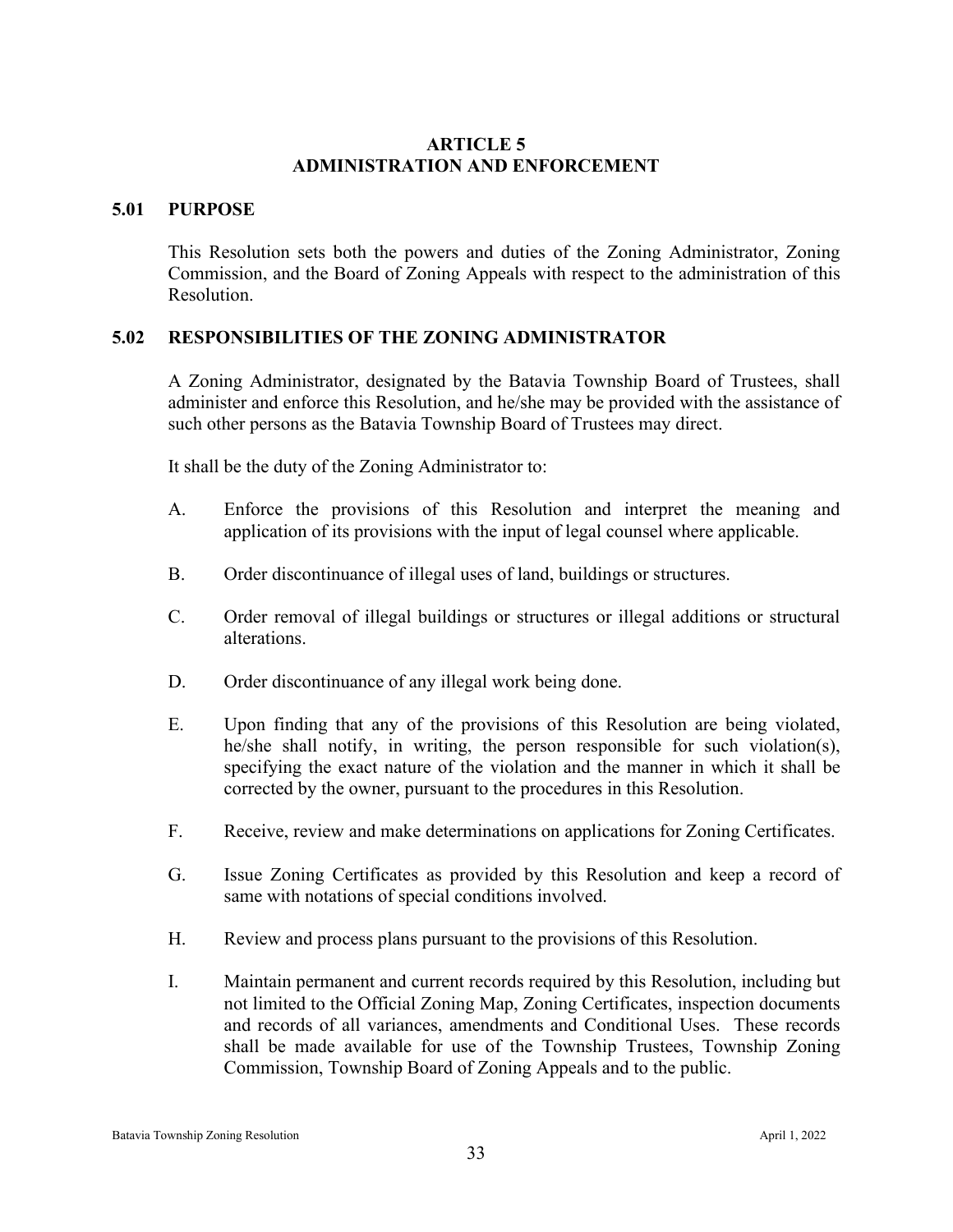- J. Revoke a Zoning Certificate or approval issued contrary to this Resolution or based on a false statement or misrepresentation on the application.
- K. Take any other action authorized by this Resolution or such other duties as specified from time to time by the Batavia Township Board of Trustees, to ensure compliance with or to prevent violations of this Resolution. This may include the issuance of and action on Zoning Certificates, on land conveyances, and such similar administrative duties as are permissible under the law.

Appeal from the decision of the Zoning Administrator may be made to the Board of Zoning Appeals, as provided herein.

## **5.03 TOWNSHIP ZONING COMMISSION (BTZC)**

The Batavia Township Zoning Commission is established in accordance with Section 519.04 of the Ohio Revised Code and as follows:

## A. Appointment

The Commission shall be composed of five (5) members who reside in the unincorporated area of the Township, to be appointed by the Batavia Township Board of Trustees , and the terms of the members shall be of such length and so arranged that the term of one member will expire each year on January  $1<sup>st</sup>$ . Each member shall serve until his successor is appointed and qualified. Members of the Zoning Commission shall be removable for non-performance of duty, misconduct in office, or other cause by the Batavia Township Board of Trustees , upon written charges being filed with the Board of Trustees, after a public hearing has been held regarding such charges, and after a copy of the charges has been served upon the members so charged at least ten (10) days prior to the hearing, either personally, by registered mail, or by leaving such copy at their usual place of residence. The member shall be given an opportunity to be heard and answer such charges. Vacancies shall be filled by members appointed by the Batavia Township Board of Trustees and shall be for the respective unexpired term.

The Batavia Township Board of Trustees may appoint two (2) alternate members to the Township Zoning Commission, for terms to be determined by the Batavia Township Board of Trustees. An alternate member shall take the place of an absent regular member at any meeting of the Township Zoning Commission, according to procedures prescribed by resolution by the Batavia Township Board of Trustees. An alternate member shall meet the same appointment criteria as a regular member. When attending a meeting on behalf of an absent member, the alternate member may vote on any matter on which the absent member is authorized to vote.

B. Organization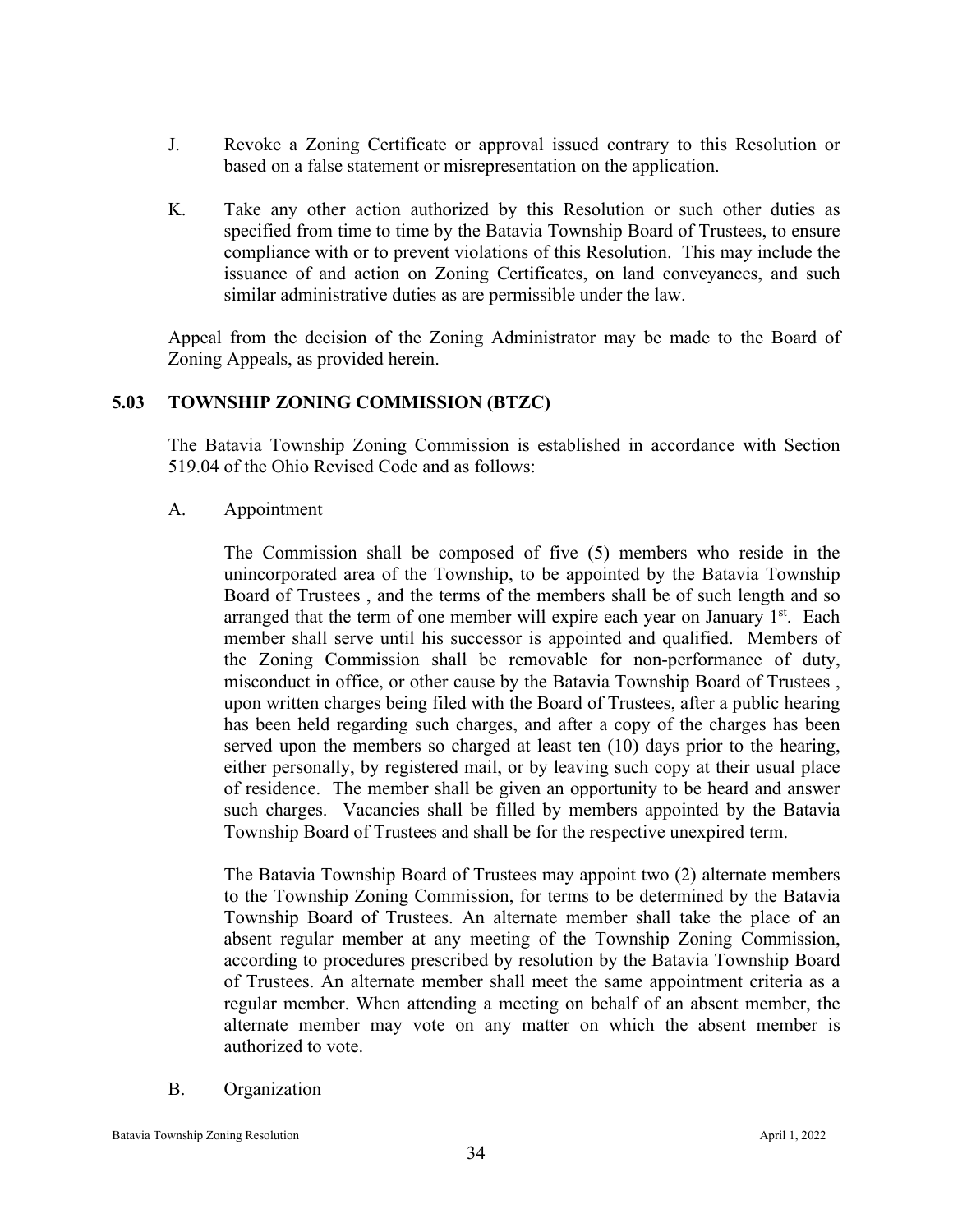The Zoning Commission shall organize and adopt rules for the transaction of business and keep a record of its actions and determinations. Meetings of the Commission shall be held at the call of the Secretary or Chairman, and at other times as the Commission may determine. All meetings of the Commission shall be open to the public. The Commission shall keep minutes of its proceedings showing the vote of each member upon each question, or if absent, or failing to vote, indicating such fact, and shall keep record of its examinations and other official actions, all of which shall be filed in the Zoning Department and kept as public record.

Three (3) members of the Commission shall constitute a quorum. Such quorum may exercise the powers of the Commission and the actions of a majority of the full Commission. All actions of the Commission shall have the concurrence of at least three (3) members, and the failure of any proposed amendment, supplement or action to receive an affirmative vote of at least three (3) members of the Commission present shall be considered a recommendation or vote against such amendment, supplement, or action and shall be so recorded and certified as applicable.

The Commission may call upon Township or County Departments for assistance in the performance of its duties and it shall be the duty of such departments to render such assistance as may reasonably be required.

C. Responsibilities

For the purpose of this Resolution, the Commission shall have the following responsibilities:

- 1. Initiate advisable Official Zoning District Map changes, or changes in the text of the Zoning Resolution where same will promote the best interest of the public in general through recommendation to the Batavia Township Board of Trustees.
- 2. Review all proposed amendments to this Resolution (text and/or map) and make recommendations to the Board of Trustees, as specified in Article 4.
- 3. Review all Planned Developments and make recommendations to the Board of Trustees.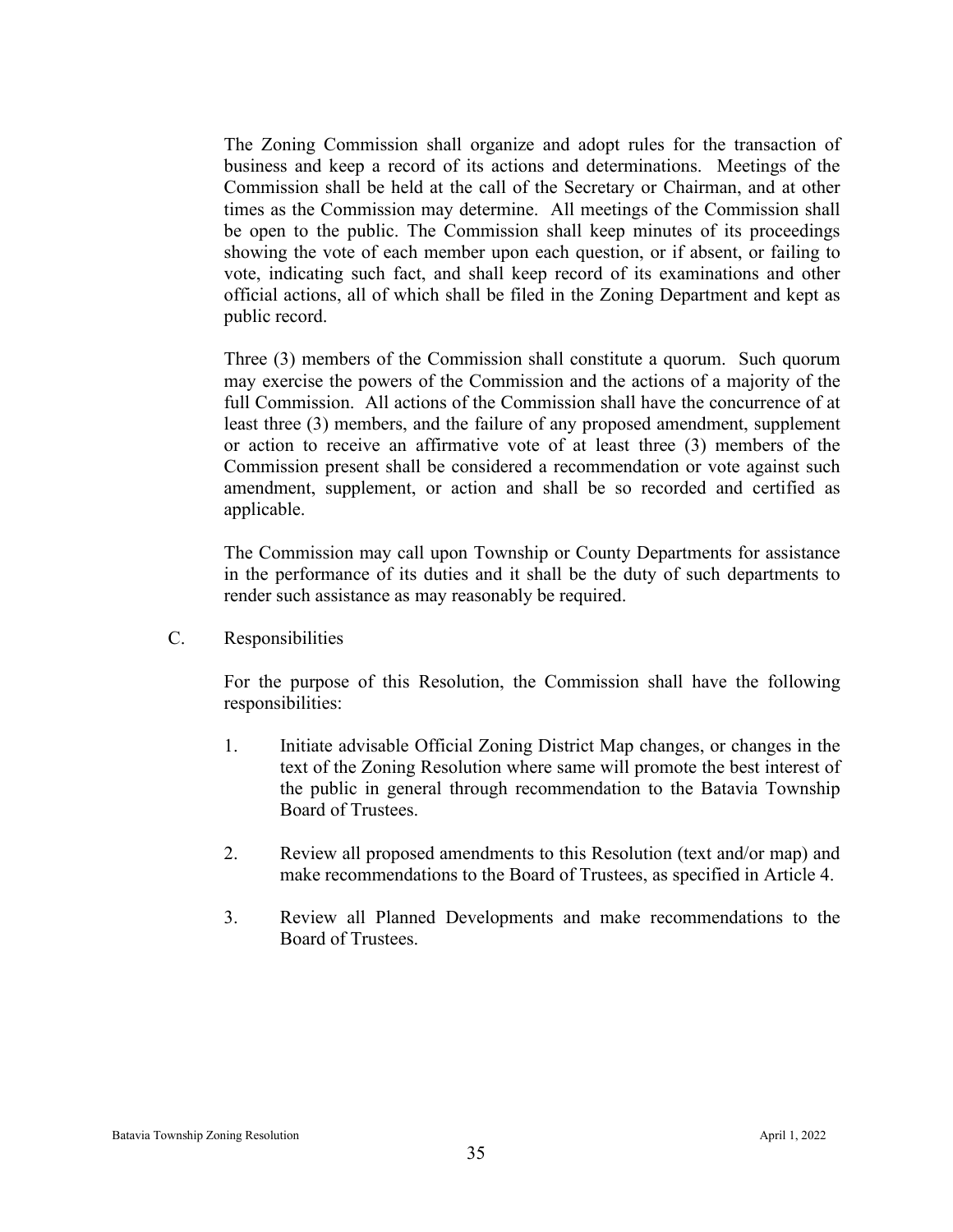## **5.04 TOWNSHIP BOARD OF ZONING APPEALS (BZA)**

The Township Board of Zoning Appeals is hereby created in accordance with Section 519.13 of the Ohio Revised Code and as follows:

#### A. Appointment and Organization

A quasi-judicial board is hereby created, such board to be known as the Board of Zoning Appeals, consisting of five (5) members who shall be residents of the unincorporated area of Batavia Township. These members shall be appointed by the Township Trustees and the terms of these members shall be five (5) years beginning January 1 each year. Each member shall serve until his successor is appointed and qualified. Members of the Board of Zoning Appeals shall be removable for non-performance of duty, misconduct in office, or other cause by the Batavia Township Board of Trustees, upon written charges being filed with the Board of Trustees, after a public hearing has been held regarding such charges, and after a copy of the charges has been served upon the members so charged at least ten (10) days prior to the hearing, either personally, by registered mail, or by leaving such copy at their usual place of residence. The member shall be given an opportunity to be heard and answer such charges. Vacancies shall be filled by members appointed by the Batavia Township Board of Trustees and shall be for the unexpired term.

The Batavia Township Board of Trustees may appoint two (2) alternate members to the Township Board of Zoning Appeals, for terms to be determined by the Batavia Township Board of Trustees. An alternate member shall take the place of an absent regular member at any meeting of the Board of Zoning Appeals, according to procedures prescribed by resolution by the Batavia Township Board of Trustees. An alternate member shall meet the same appointment criteria as a regular member. When attending a meeting on behalf of an absent member, the alternate member may vote on any matter on which the absent member is authorized to vote.

The presence of three (3) members shall constitute a quorum. The concurring vote of three (3) members of the Board shall be necessary to reverse or modify any order, requirement, or decision of the Zoning Administrator or to decide in favor of the applicant in any matter upon which the Board is required to pass or effect any variation.

The Board shall adopt rules and regulations as it may deem necessary to carry into effect provisions of this Article. Meetings of the Board shall be held at the call of the Chairman or Secretary, and at such other times as the Board determines. The Chairman, or in his absence the acting Chairman, may administer oaths and the Board of Zoning Appeals may compel the attendance of witnesses. The Board shall keep minutes of its proceedings showing the vote of each member upon each question, or if absent or failing to vote, indicating such fact, and shall keep such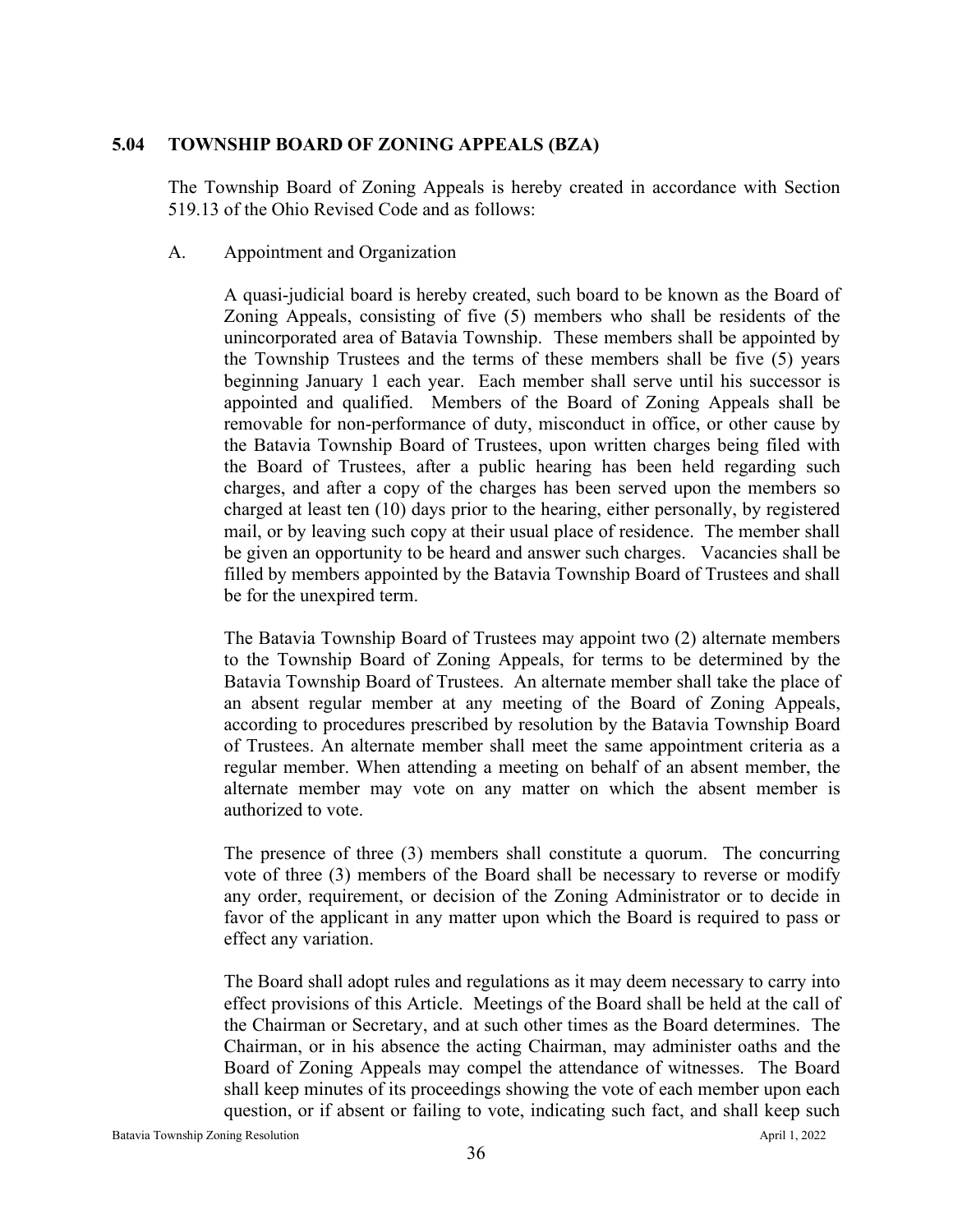records of its examinations and other official actions, all of which shall be immediately filed in the office of the Board of Trustees and be a public record.

The Board shall hear and decide all questions brought before it by appeal from the regular granting or revocation of certificates by the Zoning Administrator under the provisions of this Resolution. It shall also hear and decide all matters referred to it or upon which it is required to pass under this Resolution. Within its powers, the Board may reverse or affirm, wholly or in part, or may modify the order, requirement, decision or determination appealed from, and may make such order, requirement, decision or determination as ought to be made, and to that end shall have all powers of the office from whom the appeal is taken.

B. Jurisdiction

Any determination by the Zoning Administrator made in the enforcement of this Resolution may be appealed to the Board of Zoning Appeals by any person deeming himself adversely affected by such decision or by any officer of the Township, pursuant to the Ohio Revised Code 519.15.

C. Public Hearing

The Board of Zoning Appeals shall fix a reasonable time for the public hearing of any appeal, give at least ten (10) days notice in writing to the parties in interest, give notice of such public hearing by one publication in one or more newspapers of general circulation in the County at least ten (10) days before the date of such hearing. Upon the hearing, any person may appear in person, by agent, or by attorney.

D. Responsibilities

The Board of Zoning Appeals shall have the power upon appeal to permit exceptions to and variances from this Resolution and its requirements as follows:

1. Temporary Zoning Certificate

Grant a Certificate in any district for a temporary building or use incidental to the residential, commercial or industrial development. The Board's decision regarding the appropriateness of granting such certificate shall be dependent upon the nature and the intensity of the proposed use and a determination that it will not be hazardous or disturbing to existing neighboring uses and that the public health and safety will be maintained through proper provisions for utilities, ingress, egress and parking. Such Certificate shall not be issued for a period of more than one (1) year, unless the Board of Zoning Appeals determines that additional time is necessary and appropriate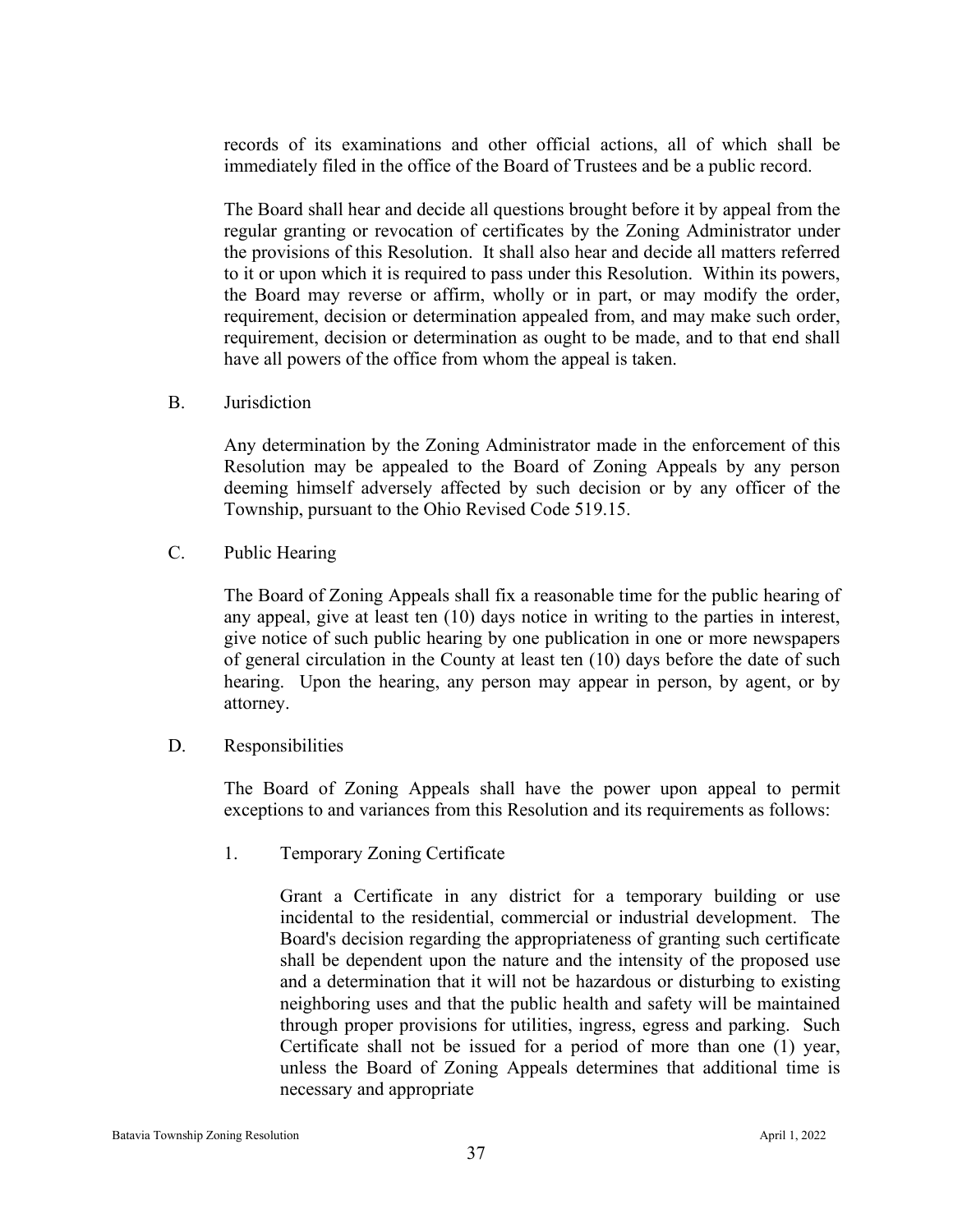## 2. Variances

Where, by reason of exceptional narrowness, shallowness or shape of a specified piece of property at the time of enactment of this Zoning Resolution or by reason of the exceptional topographical conditions or other extraordinary and exceptional situations or conditions of such piece of property, the application of these zoning regulations would result in particular and exceptional practical difficulty to or exceptional or undue hardship upon the owner of such property, the Board of Zoning Appeals shall have the power in this specific case to vary from such strict application so as to relieve such difficulty or hardship, provided such relief may be granted without substantial detriment to the public good and without substantially impairing the intent and purpose of the Zoning Plan and Zoning Resolution as established in Section 5.06.

3. Conditional Uses

Grant a Conditional Use Certificate for the erection of buildings and the use of buildings and lands if such specific uses are provided for in the Zoning Resolution. Conditional uses shall be reviewed as per the regulations established in Section 5.07 of this Resolution.

4. Non-Conforming Uses

To hear and determine the substitution, enlargement or extension of a nonconforming use existing at the time of enactment of this Resolution. Standards and procedures for non-conforming uses shall conform to Article 6 of this Resolution.

5. Administrative Appeal

To hear and decide appeals where it is alleged there is error in any order, requirement, decision, or determination made by the Zoning Administrator in the enforcement of this Zoning Resolution. Procedures for administrative appeals shall conform to Section 5.05 of this Resolution.

## **5.05 PROCEDURE FOR ADMINISTRATIVE APPEALS**

The following provisions shall apply to the Board of Zoning Appeals for administrative appeals:

A. Authorization

An appeal from a decision of the Zoning Administrator, with respect to the interpretation or application of this Resolution, may be taken to the Board of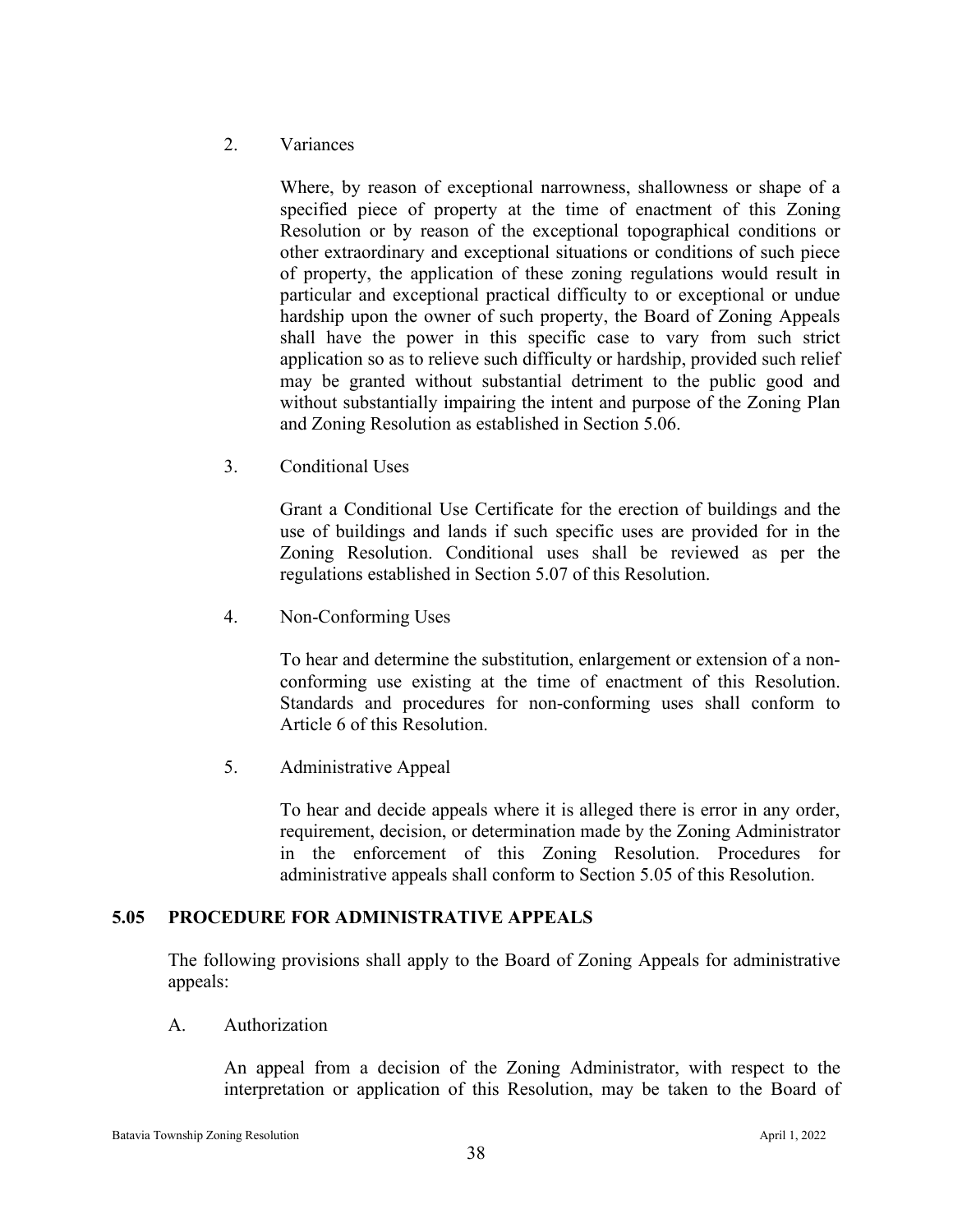Zoning Appeals by any person aggrieved, or his agent, or by any Officer of the Township affected by such decision of the Zoning Administrator.

B. Notice of Appeal to Board

Appeals to the Board shall be filed within twenty (20) days after the decision of the Zoning Administrator by filing a written notice of appeal with the Board of Zoning Appeals on the form specified by the Zoning Administrator.

The notice of appeal shall specify the grounds for such appeal. Upon receipt of a notice of appeal, the Zoning Administrator shall transmit to the Board all of the papers constituting the record upon which the decision being appealed was based.

C. Hearing on Appeal

A hearing on the appeal shall be held by the Board and notice thereof given, as specified under Section 5.04(C) of this Resolution.

D. Decision on Appeals

The Board shall have all the powers of the Zoning Administrator with respect to such decision. The concurring vote of three (3) of the members of the Board present at the meeting shall be necessary to reverse or modify any decision of the Zoning Administrator under this Resolution. The Board shall render a written decision without unreasonable delay on the application after the close of a hearing, and in all cases, within thirty (30) days after the close of the hearing.

#### **5.06 PROCEDURE FOR OBTAINING A VARIANCE**

The procedures for obtaining a variance shall be as follows:

A. Authorization

The Board of Zoning Appeals may authorize variances from the terms of this Resolution when the Board has made written findings of fact, based upon the standards set out in Subsection 5.06(D) of this Resolution.

B. Request for Variance

An application for a variance shall be filed with the Board of Zoning Appeals, which shall contain the following:

- 1. Description of Property and Nature of Variance
	- a. The nature of the variance including the specific provisions of the Zoning Resolution from which the variance is requested.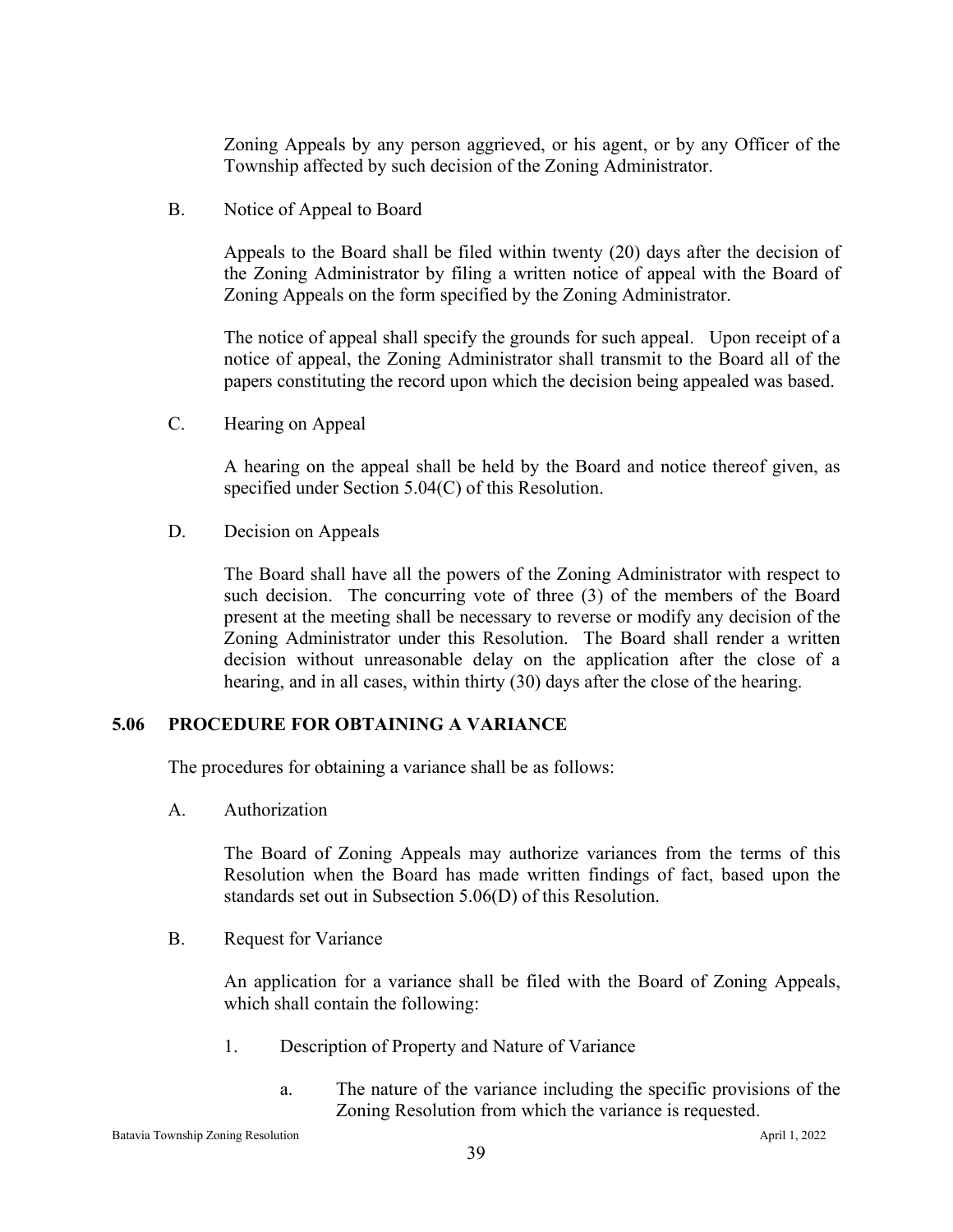- b. A description sufficient to identify the property, including a reference of the book and page of the last recorded deed.
- c. A list of property owners, including names and mailing addresses, contiguous to, and directly across the street from the property subject to the variance request.
- d. A statement of the special circumstances or conditions applying to the land or structure and not applying generally throughout the zoning district.
- e. A statement showing that the special conditions and circumstances creating the "unnecessary hardship" for a use variance and a "practical difficulty" for an area variance do not result from the actions of the applicant.
- f. A statement showing that the granting of the variance is necessary to the preservation and enjoyment of substantial property rights.
- g. Such other information regarding the appeal as may be pertinent or required for appropriate action by the Board of Zoning Appeals.
- 2. Plot Plan

The application shall be accompanied by at least six (6) copies of a plot plan drawn to an appropriate scale showing the following:

- a. The boundaries and dimensions of the lot.
- b. The size and location of existing and proposed structures.
- c. The proposed use of all parts of the lot and structures, including access ways, walks, off-street parking and loading spaces and landscaping.
- d. The relationship of the requested variance to the standards set by the Zoning Resolution.
- e. The use of land and location of structures on adjacent property.
- C. Hearing on Variance

A hearing on the application shall be held by the Board and notice thereof given, as specified under Section 5.04(C) of this Resolution.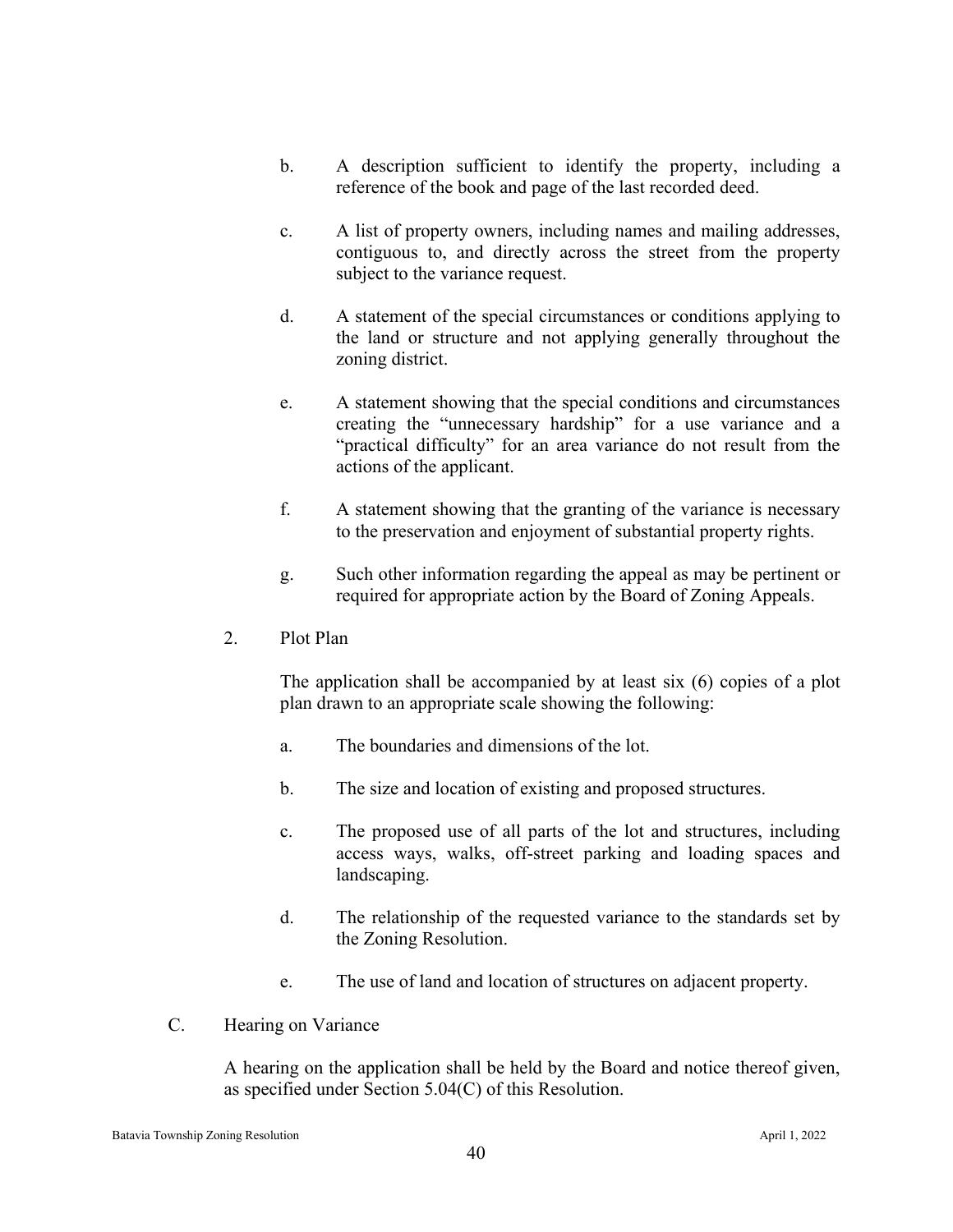#### D. Standards for Variance

Where an applicant seeks a variance, said applicant shall be required to supply evidence that demonstrates that the literal enforcement of this zoning resolution will result in practical difficulty for an area/dimensional variance or unnecessary hardship for a use variance.

## 1. Area/Dimensional Variance

The following factors shall be considered and weighed by the Board to determine practical difficulty:

- a. Whether special conditions and circumstances exist which are peculiar to the land or structure involved and which are not applicable generally to other lands or structures in the same zoning district; examples of such special conditions or circumstances are: exceptional irregularity, narrowness, shallowness or steepness of the lot, or adjacency to non-conforming and inharmonious uses, structures or conditions.
- b. Whether the property in question will yield a reasonable return or whether there can be any beneficial use of the property without the variance.
- c. Whether the variance is substantial and is the minimum necessary to make possible the reasonable use of the land or structures.
- d. Whether the essential character of the neighborhood would be substantially altered or whether adjoining properties would suffer substantial detriment as a result of the variance.
- e. Whether the variance would adversely affect the delivery of governmental services such as water, sewer, trash pickup.
- f. Whether special conditions or circumstances exist as a result of actions of the owner.
- g. Whether the property owner's predicament can feasibly be obviated through some method other than a variance.
- h. Whether the spirit and intent behind the zoning requirement would be observed and substantial justice done by granting a variance.
- i. Whether the granting of the variance requested will confer on the applicant any special privilege that is denied by this regulation to other lands, structures, or buildings in the same district.
- 2. No single factor listed above may control, and not all factors may be applicable in each case. Each case shall be determined on its own facts.
- 3. Use Variance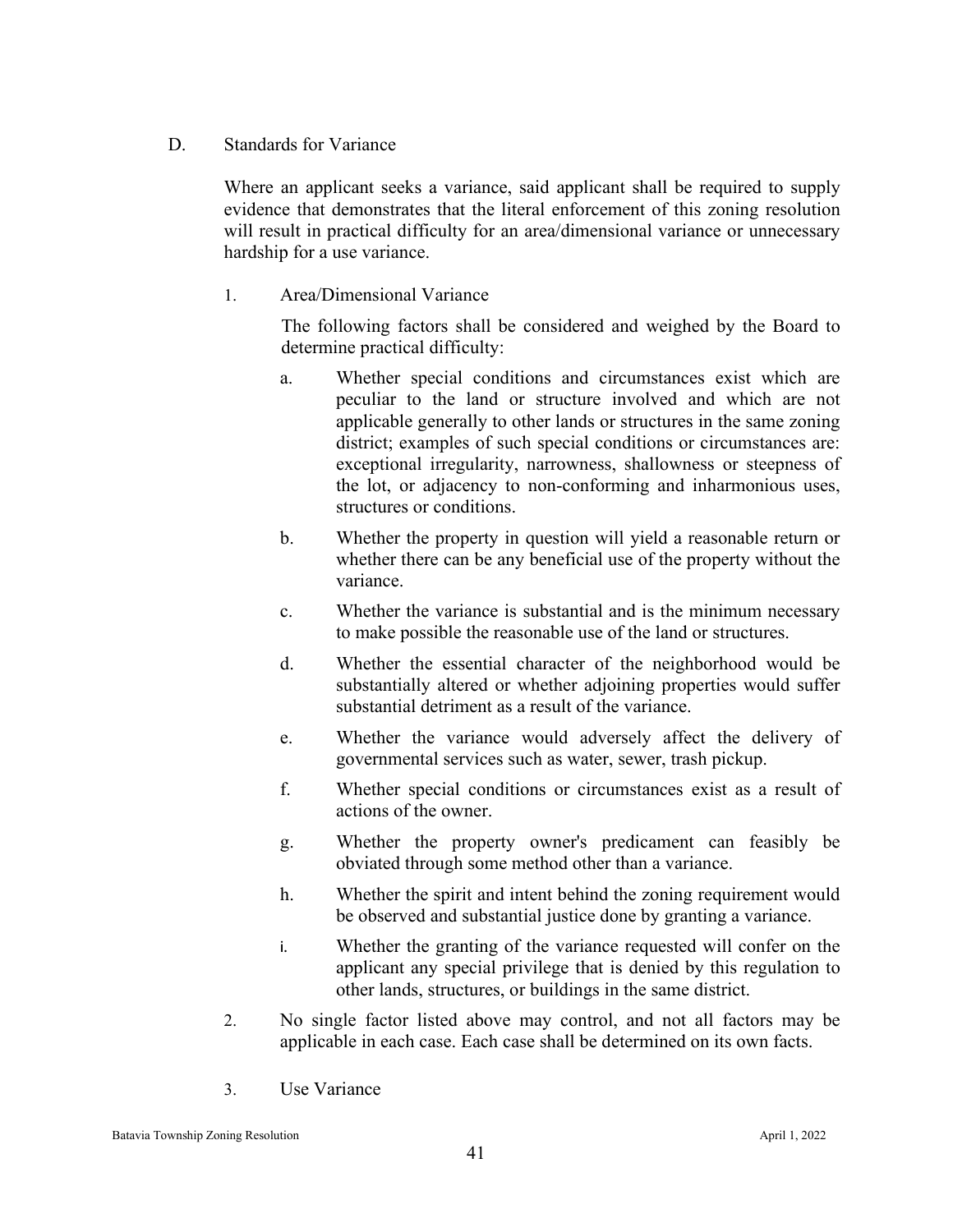In order to grant a use variance, the Board shall determine that strict compliance with the terms of this zoning resolution will result in unnecessary hardship to the applicant. The applicant must demonstrate such hardship by clear and convincing evidence that all of the following criteria are satisfied:

- a. The property cannot be put to any economically viable use under any of the permitted uses in the zoning district in which the property is located.
- b. The variance requested stems from a condition which is unique to the property at issue and not ordinarily found in the same zone or district.
- c. The variance requested cannot otherwise be resolved by a zoning map amendment.
- d. The hardship condition is not created by actions of the applicant.
- e. The granting of the variance will not adversely affect the rights of adjacent property owners or residents.
- f. The granting of the variance will not adversely affect the public health, safety or general welfare.
- g. The variance will be consistent with the general spirit and intent of this zoning resolution.
- h. The variance sought is the minimum that will afford relief to the applicant.
- E. Conditions and Restrictions

In granting a variance, the Board may impose such conditions, safeguards and restrictions upon the premises benefited by the variance as may be necessary to comply with the standards set out in Subsection 5.06(D) of this Resolution to reduce or minimize potentially injurious effects of such variance upon other property in the neighborhood, and to carry out the general purpose and intent of this Resolution.

F. Decision on Variance

The Board shall have all the powers of the Zoning Administrator with respect to such decision. The concurring vote of three (3) of the members of the Board shall be necessary to reverse or modify any decision of the Zoning Administrator under this Resolution. The Board shall render a written decision on the application without unreasonable delay after the close of a hearing, and in all cases, within thirty (30) days after the close of the hearing.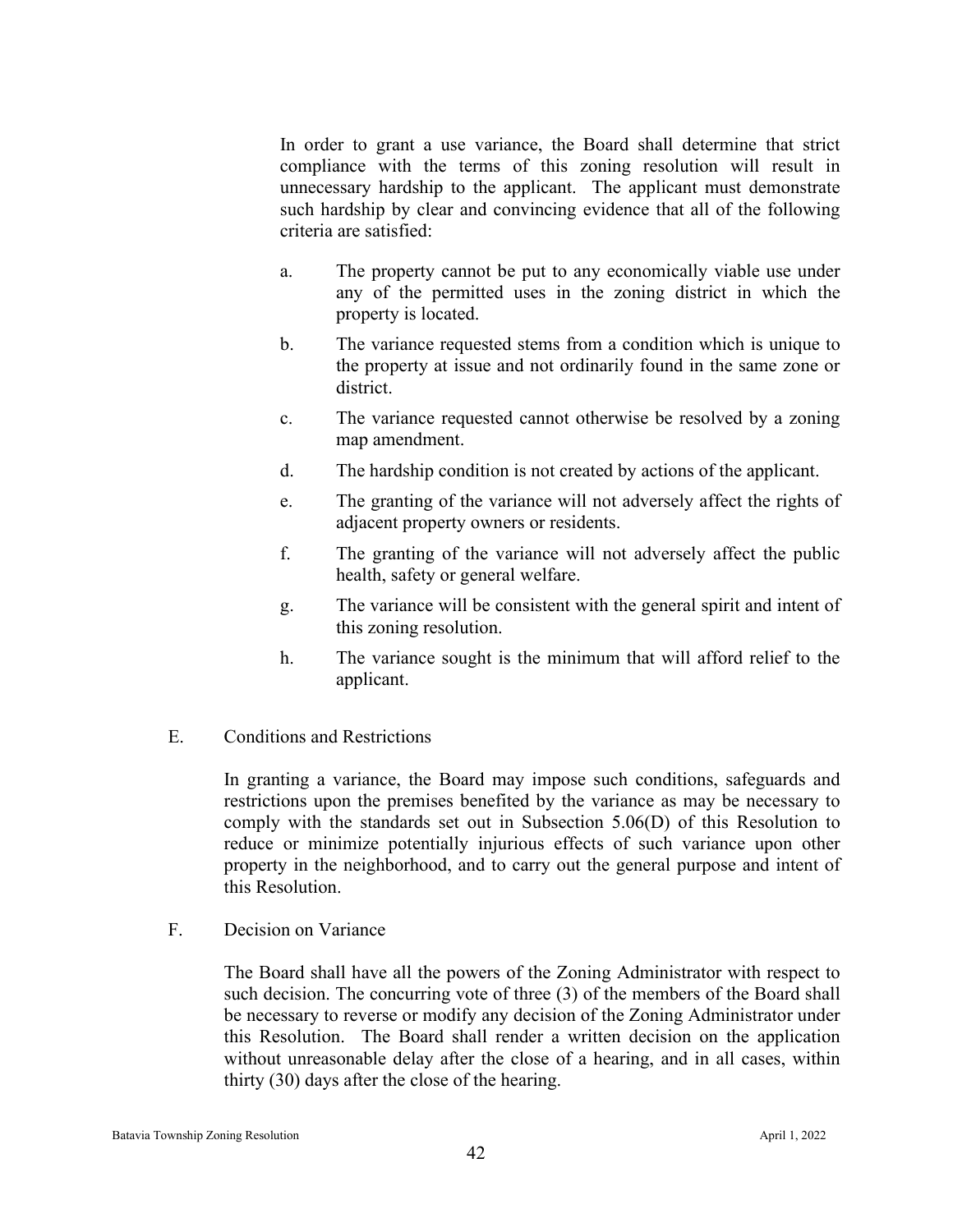## G. Period of Validity

A variance granted by the Board shall terminate at the end of twelve (12) months from the date on which the Board grants the variance, unless within such twelve (12) month period, a Zoning Certificate is obtained.

## **5.07 PROCEDURE FOR CONDITIONAL USE PERMITS**

The following provisions shall apply to the issuance of Conditional Use Permit:

A. Authorization

Specifically listed Conditional Uses are provided within the zoning district regulations in recognition that such uses, although often desirable, will more intensely affect the surrounding area in which they are located than the Permitted Uses of such zoning district.

The intent of the procedure for authorizing a Conditional Use is to set forth the development standards and criteria for locating and developing Conditional Uses in accordance with the nature of the surrounding area, conditions of development, and with regard to appropriate plans.

B. Application for Conditional Use

Any person owning or having an interest in property may file an application to use such property for one or more of the Conditional Uses provided for by this Resolution in the zoning district in which the property is situated. An application for a Conditional Use permit shall be filed with the Zoning Administrator and forwarded to the Secretary of the Board of Zoning Appeals.

The application for a Conditional Use shall contain the following:

- 1. Description of Property and Intended Use
	- a. A description sufficient to identify the property including a reference of the book and page of the last recorded deed.
	- b. The proposed use of the property.
	- c. A statement of the necessity or desirability of the proposed use to the property and land use.
	- d. A statement of the compatibility of the proposed use to adjacent property and land use.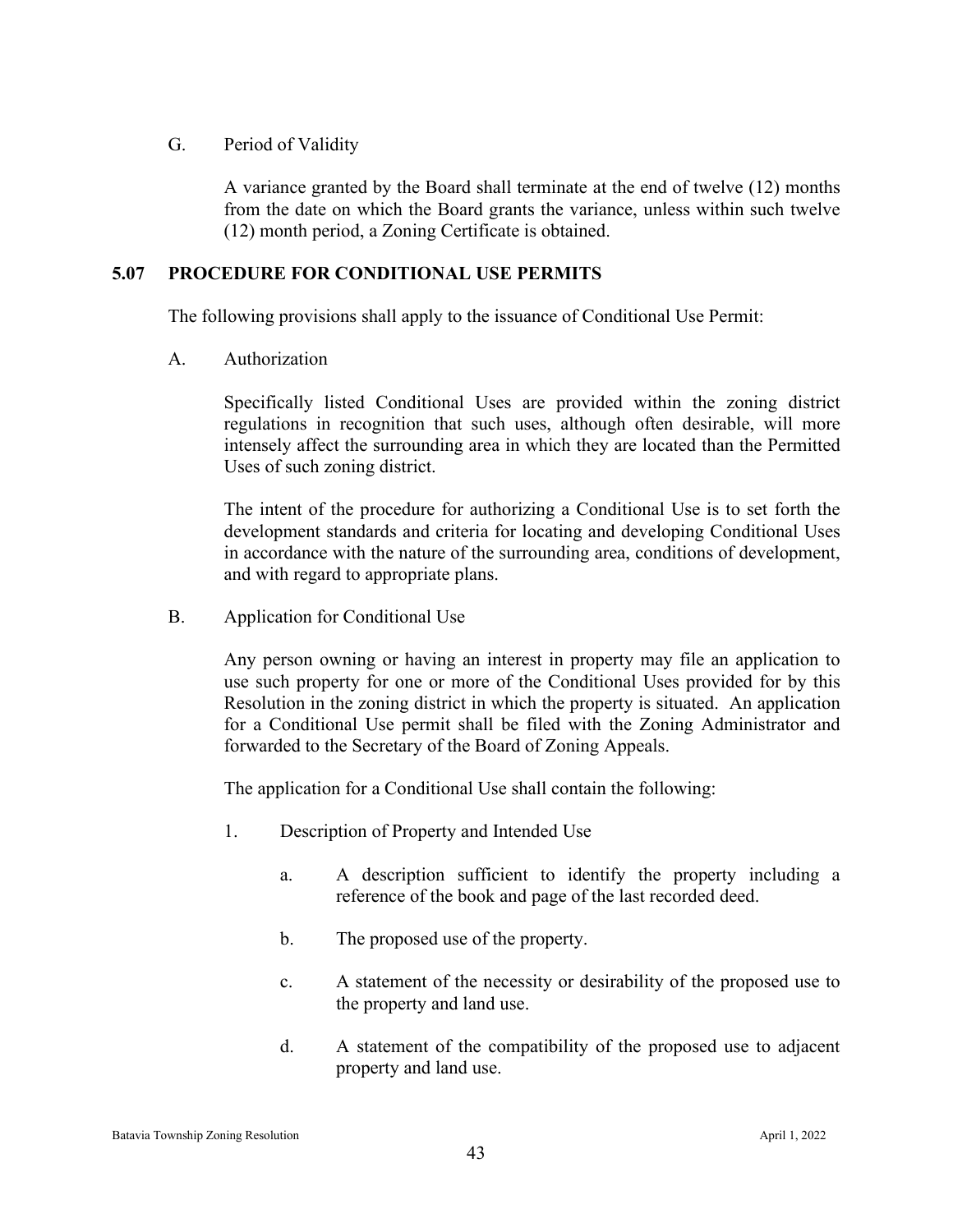- e. Such other information regarding the property, proposed use, or surrounding area as may be pertinent to the application or required for appropriate action by the Board of Zoning Appeals.
- 2. Plot Plan

The application shall be accompanied by at least six (6) copies of the plot plan, drawn to an appropriate scale clearly showing the following:

- a. The boundaries and dimensions of the lot.
- b. The size and location of existing and proposed structures.
- c. The proposed use of all parts of the lot and structures, including accessways, walks, off-street parking, loading spaces, and landscaping.
- d. The relationship of the proposed development to the development standards in the existing zoning district.
- e. The use of land and location of structures on adjacent property.
- f. A list of property owners, including names and mailing addresses, contiguous to, and directly across the street from the property subject to the Conditional Use request.
- 3. Fees

Fees as established by Article 99 of this Resolution.

C. Hearing on Conditional Use

A hearing on the application shall be held by the Board and notice thereof given, as specified under Subsection 5.04(C) of this Resolution.

D. Standards for Conditional Use

The Board shall not grant a Conditional Use unless it shall, in each specific case, make specific written findings of fact directly based upon the particular evidence presented to it, that support conclusions that:

- 1. The proposed use is in fact a Conditional Use established within the applicable zoning district.
- 2. Adequate utility, drainage and other such necessary facilities have been or will be provided.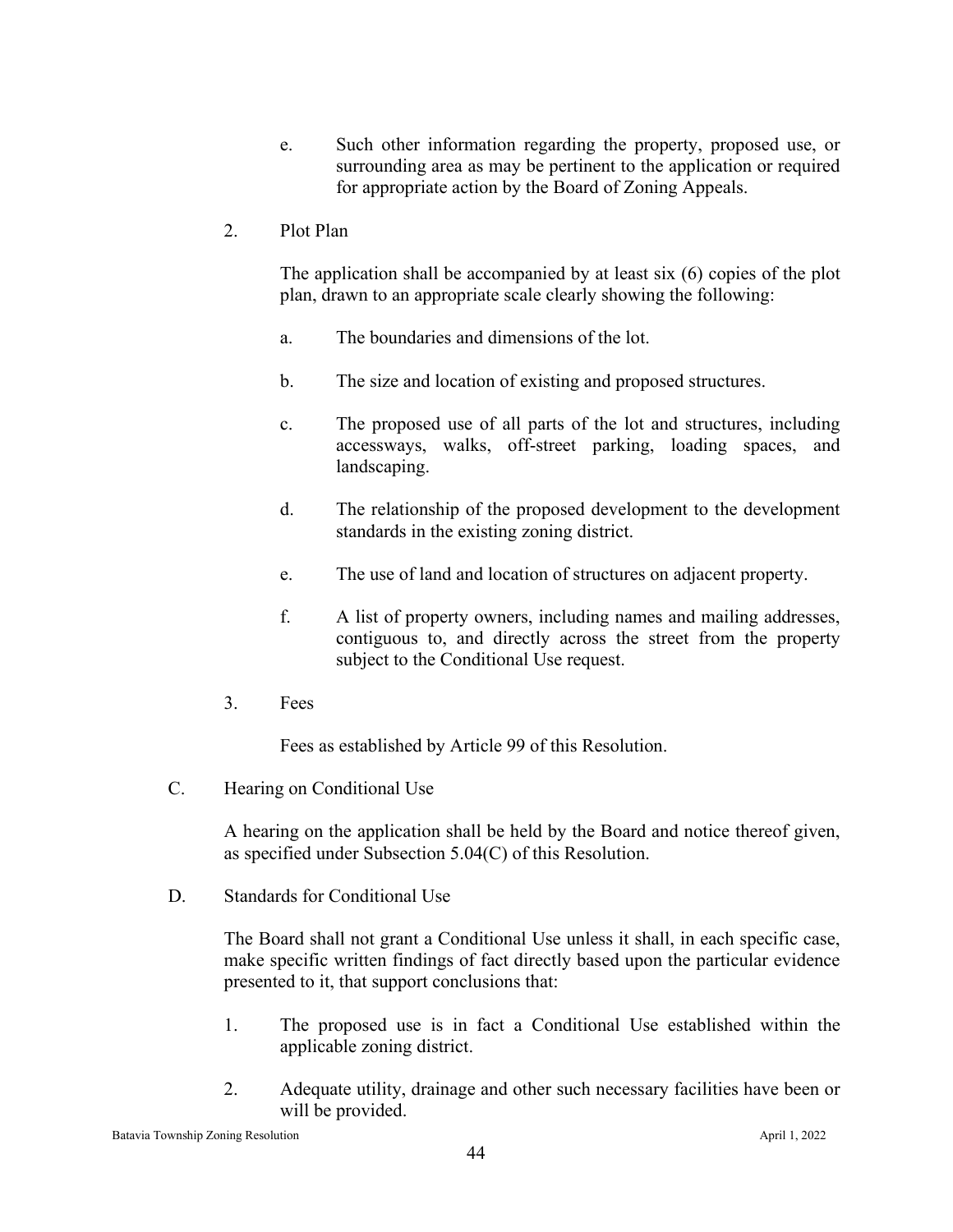- 3. Adequate access roads or entrance and exit drives will be provided and will be so designed as to prevent traffic hazards and to minimize traffic conflicts and congestion to public streets and alleys.
- 4. All necessary permits, and licenses for the use and operation of the Conditional Use have been obtained, or evidence has been submitted that such permits and licenses are obtainable for the proposed Conditional Use on the subject property.
- 5. The location and size of the Conditional Use, the nature and intensity of the operation involved or conducted in connection with it, the size of the site in relation to it, and the location of the site with respect to streets giving access to it, shall be such that it will be in harmony with the appropriate and orderly development of the district in which it is located.
- 6. The location, nature, and height of buildings, structures, walls, and fences on the site and the nature and extent of landscaping and screening on the site shall be such that the use will not unreasonably hinder or discourage the appropriate development, use and enjoyment of adjacent land, buildings and structures.
- 7. Will not be hazardous or disturbing to existing or future neighboring uses.
- 8. Evidence that the Conditional Use desired will not adversely affect the public health, safety and morals.

When considering a Conditional Use request for a use similar to those indicated in a specific District, in addition to the standards in this Section, the Board Shall determine that the proposed use is not specifically identified in another District which would allow the proposed use by a redistricting of the subject property.

E. Conditions and Restrictions

In granting a Conditional Use Permit, the Board may impose such conditions, safeguards and restrictions upon the premises benefited by the Conditional Use as may be necessary to comply with the standards set out in Subsection 5.07(D) to reduce or minimize potentially injurious effects of such Conditional Uses upon other property in the neighborhood, and to carry out the general purpose and intent of this Resolution.

F. Decision on Conditional Uses

The concurring vote of three (3) of the members of the Board present at the meeting shall be necessary for approval. The Board shall render a written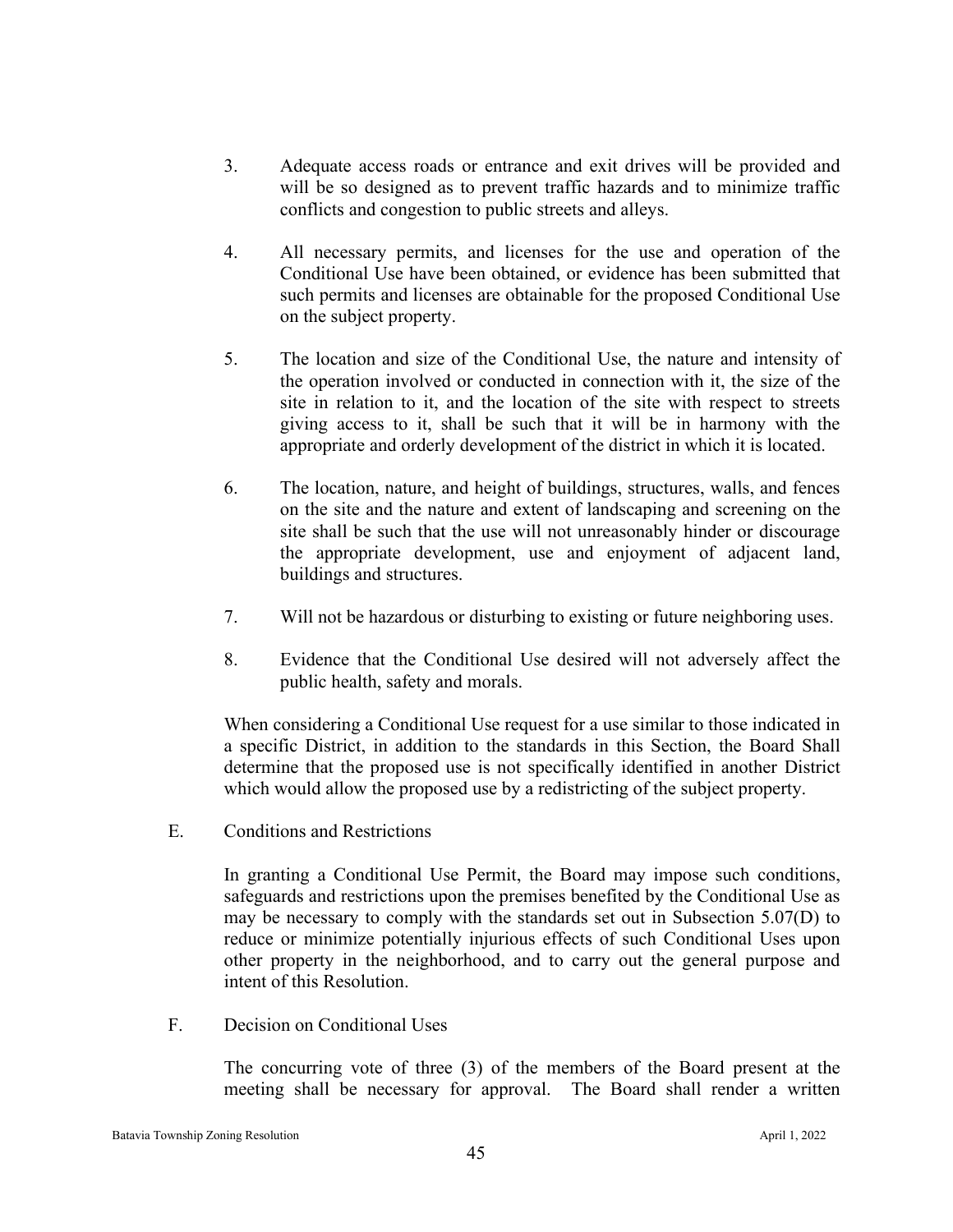decision on the application without unreasonable delay after the close of a hearing, and in all cases, within thirty (30) days after the close of the hearing.

G. Period of Validity

A Conditional Use Permit granted by the Board shall terminate at the end of twelve (12) months from the date on which the Board grants the Conditional Use, unless within the twelve (12) month period such use has commenced or a building permit is obtained and the erection or alteration of a structure is started.

# **5.08 ZONING CERTIFICATE REQUIRED**

It shall be unlawful for an owner to use or to permit the use of any structure, building or land, or part thereof, hereafter created, erected, changed, converted or enlarged, wholly or partly, until a Zoning Certificate has been issued by the Zoning Administrator. Such Certificate shall show that such building or premises or part thereof, and the proposed use thereof, are in conformity with the provisions of this Resolution. A Zoning Certificate shall be required for any of the following:

- A. Construction or expansion of any building, including accessory buildings.
- B. Change in use of an existing building or accessory building to a use of a different classification.
- C. Change in the use of land or excavation in preparation for the change in the use of land to a use of a different classification.
- D. Any change in the use of a non-conforming use.

It shall be the duty of the Zoning Administrator to issue a Certificate, provided that he/she is satisfied that the structure, building or premises and the proposed use thereof conform with all the requirements of this Resolution. No Certificate for excavation or construction shall be issued by the Zoning Administrator unless the plans, specifications and the intended use conform to the provisions of this Resolution.

Under written request from the owner or tenant, the Zoning Administrator shall issue a Zoning Certificate for any building or premises existing at the time of enactment of this Resolution certifying, after inspection, the extent and kind of use made of the building or premises and whether such use conforms to the provisions of this Resolution.

# **5.09 CONTENTS OF APPLICATION FOR ZONING CERTIFICATE**

The application for a Zoning Certificate shall be signed by the owner or applicant attesting to the truth and exactness of all information supplied on the application. Each application shall clearly state that the Certificate shall expire if work has not begun within six months or has not been substantially completed within one year from the date the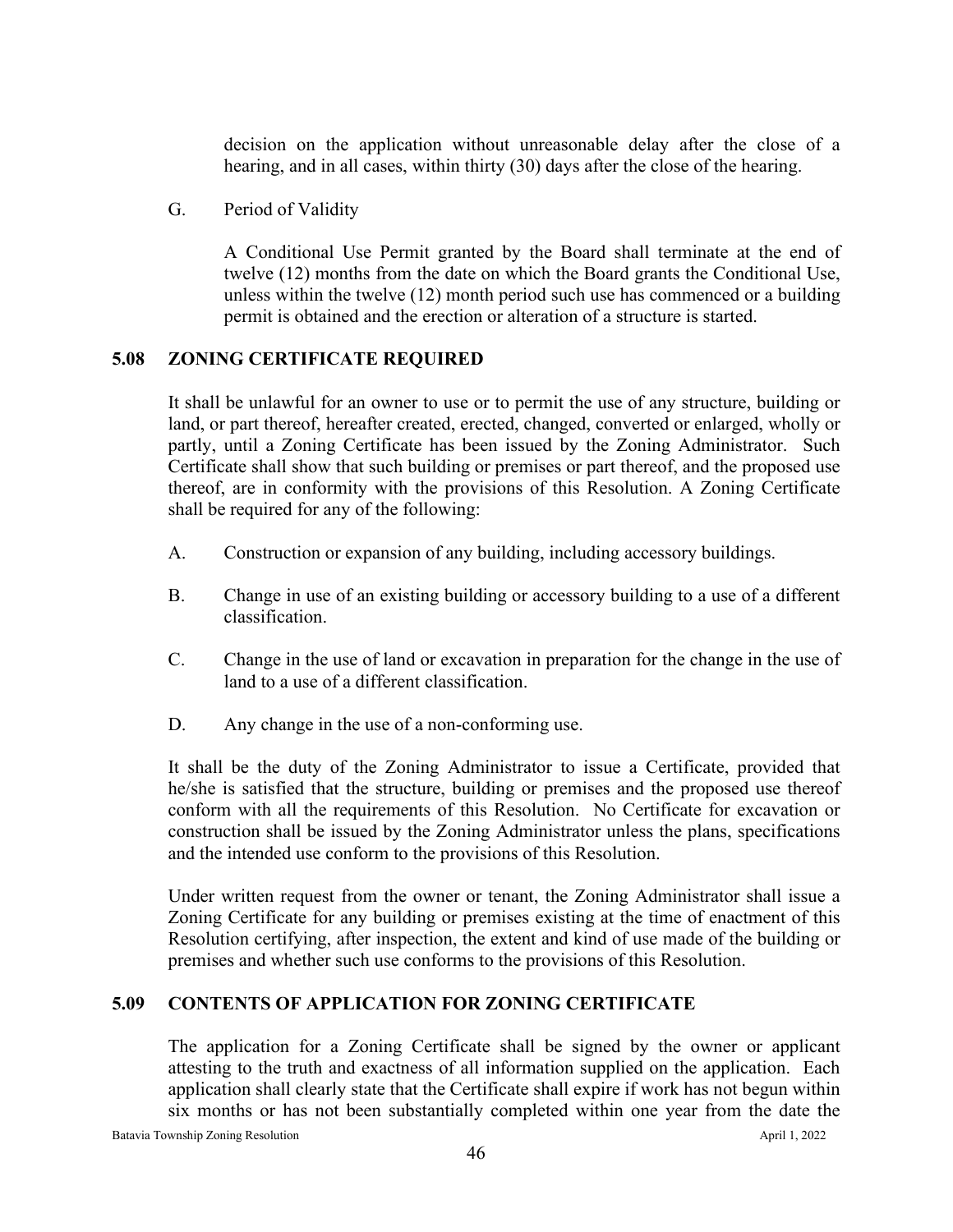certificate is issued. The application shall contain the following information as a minimum:

- A. Name, address and phone number of the applicant;
- B. Legal description of the property;
- C. Existing use;
- D. Proposed use;
- E. Zoning district;
- F. Every application for a Zoning Certificate shall be accompanied by plans in duplicate, drawn to scale in black line or blueprint, showing:
	- 1. The actual shape and dimensions of the lot to be built upon or to be changed in its use in whole or in part;
	- 2. The exact location, size and height of any building or structure, or proposed alteration of an existing building or structure, as would substantially alter its appearance, drawings or sketches showing the front, sides and rear elevations of the proposed building or structure as it will appear after work for which a Certificate is sought is completed;
	- 3. The existing and intended use of each building or structure or part thereof;
	- 4. The number of families or housekeeping units the building is designed to accommodate, and, when no buildings are involved, the location of the present use and proposed use to be made of the lot; and
	- 5. Such other information with regard to the lot and neighboring lots as may be necessary to determine and provide for the enforcement of this Resolution.
- G. Building heights;
- H. Number of off-street parking spaces and loading berths;
- I. Number of dwelling units;
- J. The school district boundaries; and
- K. Such other information or matters as may be necessary to determine conformance with and provide for the enforcement of this Resolution.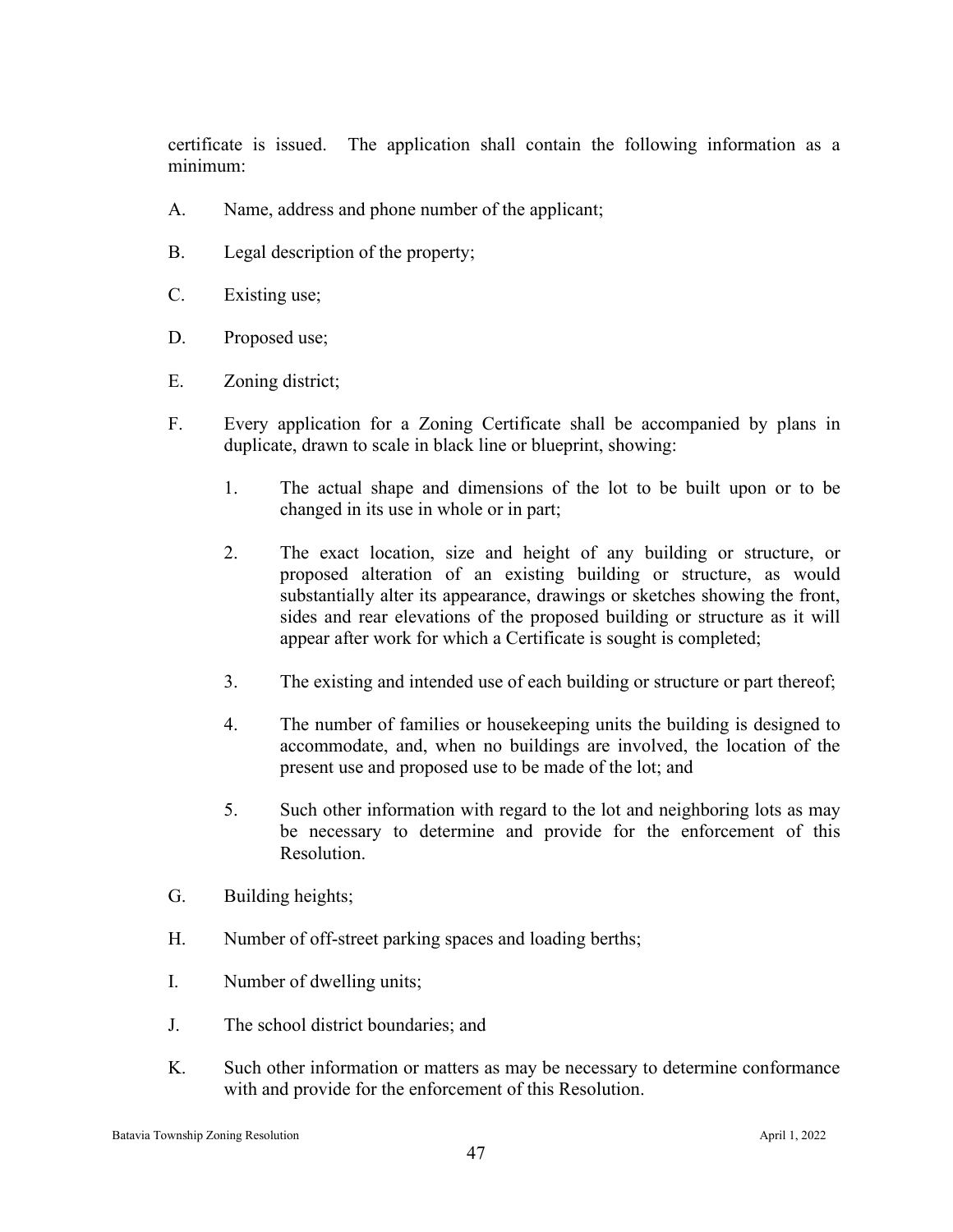One (1) copy of such plans shall be returned to the owner when such plans have been approved by the Zoning Administrator, together with Zoning Certificates as may be granted. All dimensions shown on these plans relating to the location and size of the lot to be built upon shall be based on actual survey. The lot and the location of the building thereon shall be staked out on the ground before construction is started with lot line stakes to remain in place until all Zoning Department inspections have been completed.

## **5.10 APPROVAL OF ZONING CERTIFICATE**

Within thirty (30) days after the receipt of an application, the Zoning Administrator shall either approve or disapprove the application. Site plan review in accordance with Article 38 may be required prior to the issuance of a Zoning Certificate. All Zoning Certificates shall, however, be conditioned upon the commencement of work within six (6) months. One (1) copy of the plans shall be returned to the applicant by the Zoning Administrator, after he shall have marked such copy as either approved or disapproved and attested to the same by his signature on such copy. One copy of plans similarly marked shall be retained by the Zoning Administrator. The Zoning Administrator shall issue a placard, to be posted in a conspicuous place on the property in question, attesting the fact that the use or alteration is in conformance with the provisions of this Resolution.

## **5.11 SUBMISSION TO STATE HIGHWAY DIRECTOR**

Before any Zoning Certificate is issued affecting any land within three hundred (300) feet of the centerline of a proposed new highway or a highway for which changes are proposed as described in the certification to local officials by the State Highway Director, or any land within a radius of five hundred (500) feet from the point of intersection of said centerline with any public road or highway, the Zoning Administrator shall give notice, by registered or certified mail to the State Highway Director. The Zoning Administrator shall not issue a Zoning Certificate for one hundred twenty (120) days from the date the notice is received by the State Highway Director. If the State Highway Director notifies the Zoning Administrator that he shall proceed to acquire the land needed, then the Zoning Administrator shall refuse to issue the Zoning Certificate. If the State Highway Director notifies the Zoning Administrator that acquisition at this time is not in the public interest or upon the expiration of the one hundred twenty (120) day period of any extension thereof agreed upon by the State Highway Director and the property owner, the Zoning Administrator shall, if the application is in conformance with all provisions of this Resolution, issue the Zoning Certificate.

## **5.12 EXPIRATION OF A ZONING CERTIFICATE**

If the work described in any Zoning Certificate has not begun within six (6) months from the date of issuance thereof, said permit shall expire, and written notice thereof shall be given to the person(s) affected. If the work described in any Zoning Certificate has not been substantially completed within one (1) year from the date of issuance thereof, said certificate shall expire and written notice thereof shall be given to the person(s) affected,